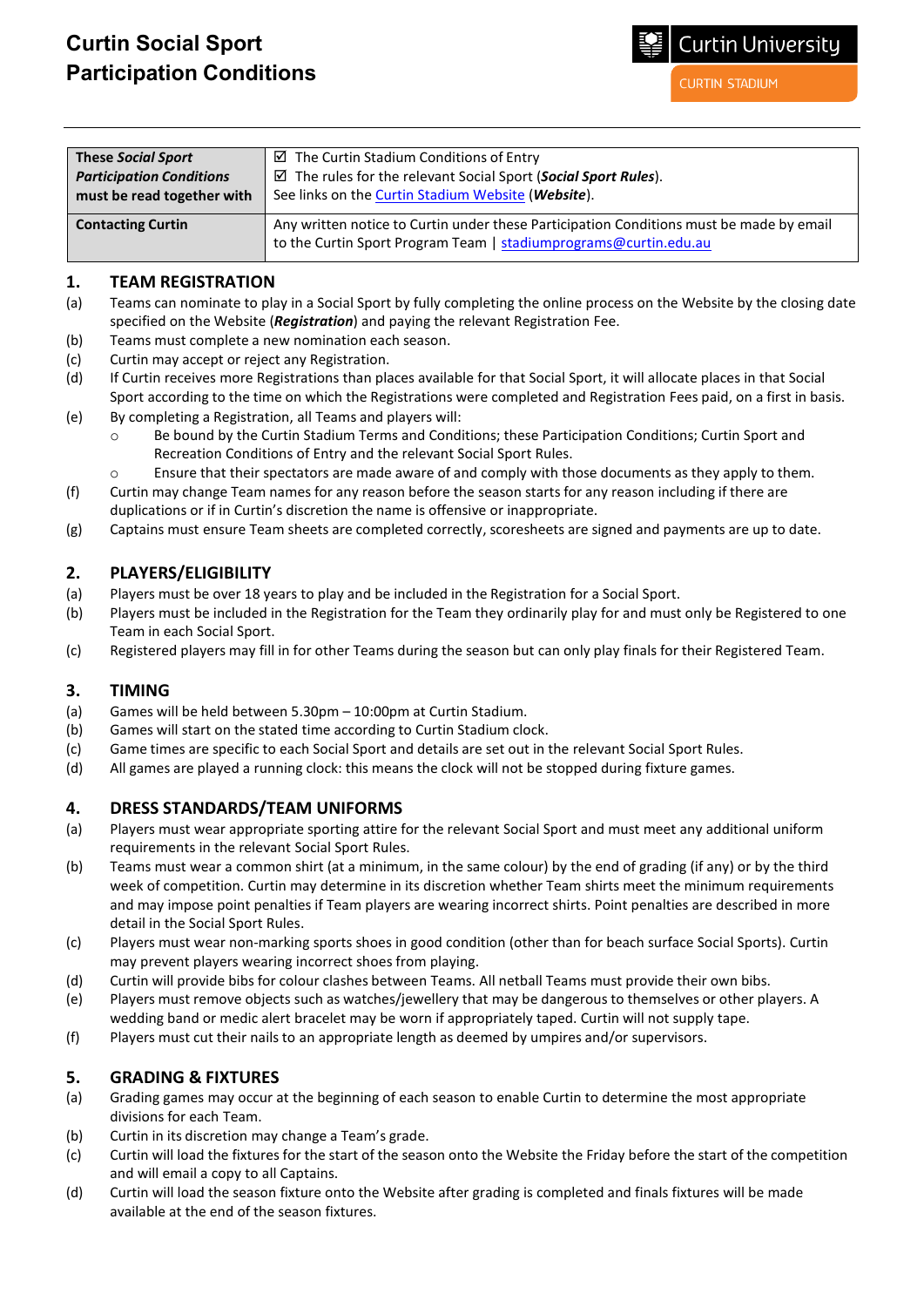**CURTIN STADIUM** 

- (e) Curtin will endeavour to ensure an even spread of time slots for each Team over the season.
- (f) Fixtures are not negotiable, but in extraordinary circumstances, a Captain may request a change and Curtin may accept or reject the request in its discretion.
- (g) Curtin may add and change any game times where necessary and will:
	- o email Captains if a change is made more than 48 hours before a scheduled game; or
	- o telephone Captains if a change is made less than 48 hours before a scheduled game.

#### **6. RESULTS/LADDERS AND POINTS**

- (a) Curtin only uses electronic scoreboards as a guide and instead uses the scorecard for the official results.
- (b) Captains must check and sign the score card at the end of the game. Once the Captains have signed, the score is final, no further changes can be made and Curtin will not accept any protest regarding the score.
- (c) Teams will be awarded points under following point system and Curtin will update the results and ladder and publish them weekly on the Website:

| Win      | Draw     | Loss    | Forfeit/no show              |
|----------|----------|---------|------------------------------|
| 4 points | 2 points | 1 point | 0 points                     |
|          |          |         | (Opposition gets win points) |

#### **7. UMPIRES**

- (a) Curtin will provide umpires for all games.
- (b) Umpires' decisions and instructions must be followed by all Teams, players and spectators.

#### **8. FINALS**

- (a) Where possible the final 2 weeks of competition will be finals for all sports. All Teams will play in both finals weeks.
- (b) The semi-finals will be  $1^{st}$  vs  $4^{th}$  and  $2^{nd}$  vs  $3^{rd}$ .
- (c) To be eligible to play finals, a player must have played at least 3 games for their Team during the season.
- (d) If Curtin determines that an ineligible player is playing in a final, that Team will automatically forfeit the game.
- (e) Curtin will only determine  $1^{st}$  and  $2^{nd}$  place in the season rankings.

#### **9. GAME FEES**

- (a) Teams must pay the game fee at least 5 minutes before the start of play. Game fees can be found on the Website.
- (b) Curtin may hold the Captain **personally liable** for the Team's outstanding fees or fines.

#### **10. FORFEITS AND FINES**

- (a) Curtin will declare a game a forfeit when:
	- o A Team is not ready to play within 10 minutes of the scheduled start time.
	- A Team has notified Curtin in writing by 4pm on the day of the fixture that it is unable to play.
- (c) If Curtin declares a game a forfeit then Curtin's Sport Program Team will try to organise a scratch match. The non-forfeiting Team must still pay a game fee and play as normal but will be awarded an automatic win.
- (d) If Curtin declares a game a forfeit then the following fines must be paid by the forfeiting Team:

| <b>Circumstance of forfeit</b>                                                                                                                                          | Fine to be paid by forfeiting Team                 |
|-------------------------------------------------------------------------------------------------------------------------------------------------------------------------|----------------------------------------------------|
| Curtin notified in writing of forfeit by midnight (night before<br>game)                                                                                                | Normal game fee for the relevant Social Sport.     |
| Curtin notified of forfeit in writing anytime on game day.<br>Team does not show up to fixtured game (including if Team is<br>more than 10 minutes late for start time) | 2 x normal game fee for the relevant Social Sport. |

- (e) Teams must pay any fine in the week after the forfeit.
- (f) Curtin will not award any competition points to a Team with overdue Fines and may prevent a Team from continuing to play in the competition if any fine is overdue.

#### **11. WITHDRAWALS AND WITHDRAWAL FEE**

- (a) A Team must notify Curtin in writing if it wants to withdraw from the competition.
- (b) If a Team withdraws from the competition it must pay to Curtin:
	- o a withdrawal fee of \$200; and
	- o any outstanding fines or Registration Fees.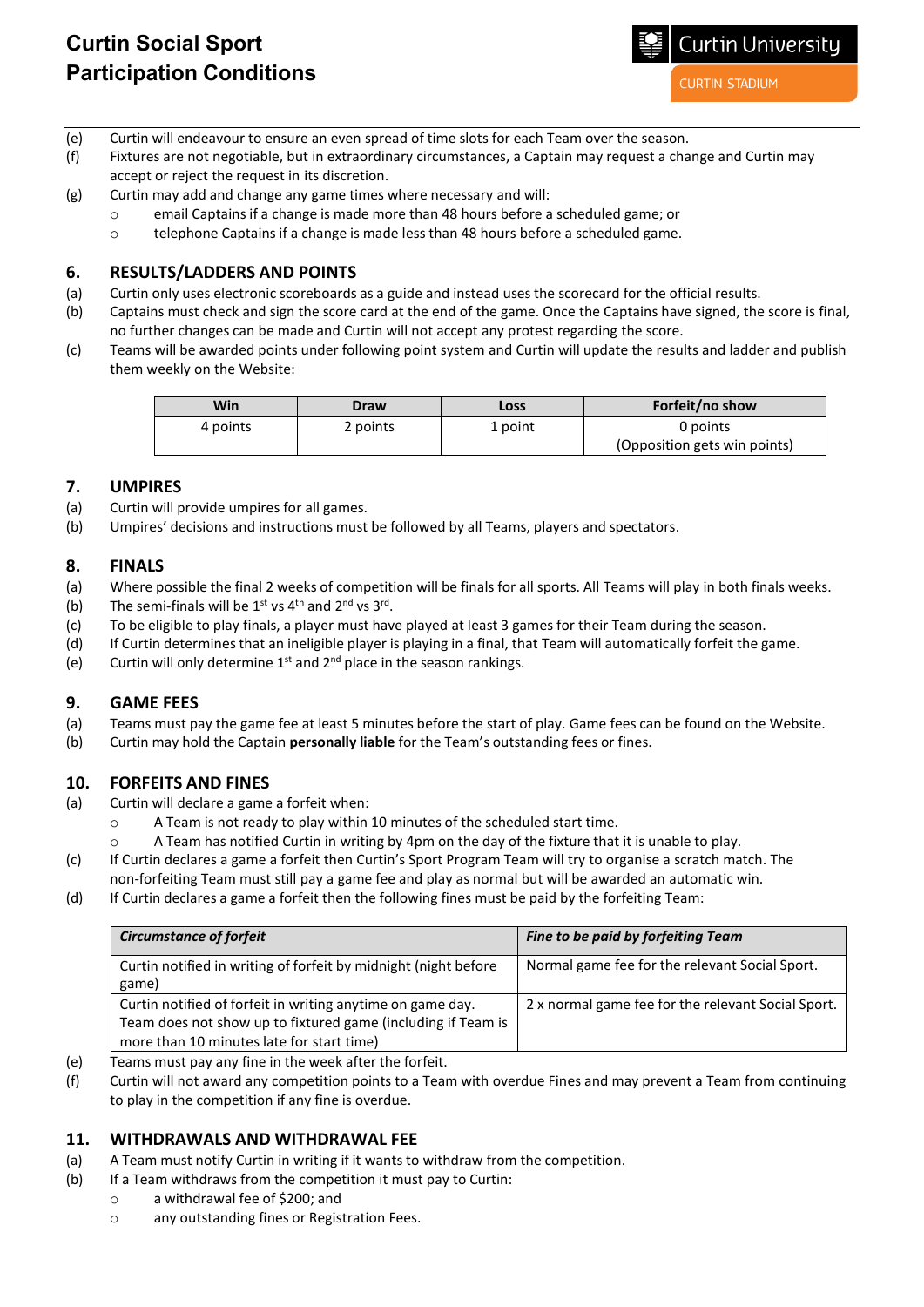# **Curtin Social Sport Participation Conditions**

**Curtin University** 

**CURTIN STADIUM** 

(g) Curtin may engage debt collectors to collect any outstanding fee or fine. Curtin may impose sanctions on Curtin student records if a Curtin student is responsible for an outstanding fee or fine.

#### **12. CONDUCT AND BEHAVIOUR**

- (a) The Conduct and Behaviour requirements of the Curtin Stadium Conditions of Entry and of these Participation Conditions are together referred to as *the Conduct Rules*).
- (b) Curtin puts players, spectators and Teams on notice that Curtin has a zero tolerance policy for anyone who fails to act in the spirit of social sport including displaying any of the following:
	- o Verbal abuse (towards other players & umpires)
	- $\circ$  Physical abuse (towards other players & umpires)<br>  $\circ$  Rough play
	- Rough play
	- o Intimidation
	- o Refusal to obey umpires/supervisor instructions
	- o Intoxication
	- o Other unsporting behaviour

# **13. DUTY OF CARE PENALTIES**

- (a) During any game, an umpire may immediately award a Duty of Care Penalty against any player who deliberately or recklessly plays in a manner that harms or could potentially harm another player (in the umpire's discretion).
- (b) Depending on the severity, a Duty of Care Penalty may result in an immediate point penalty or send-off for any period deemed appropriate by the umpire. Where the umpire or a Curtin staff member also recommends a suspension or ban from the competition, the Sports Program Coordinator will promptly email the Team and the player of the suspension or ban and the time frame during which it will apply

## **14. SUSPENSIONS AND BANS**

- (a) Curtin may, in its absolute discretion, at any time ban from its premises or the competition (or temporarily suspend) a person or Team who receives a duty of care penalty or who breaches the Conduct Rules.
- (b) Curtin will ordinarily apply the following rubric to suspensions or bans but may increase or decrease a penalty based on the severity of the behaviour; if it is a case of repeated breach of any of the Conduct Rules; or more than one Conduct Rule is breached.

| <b>Behaviour</b>                                    | Suspension guideline (may be applied to players,<br>Teams or spectators as applicable) |
|-----------------------------------------------------|----------------------------------------------------------------------------------------|
|                                                     |                                                                                        |
| 3 x yellow cards/official warnings in one season    | 1 week ban                                                                             |
| 1 red card/ejection from game                       | 1 week ban                                                                             |
| Verbal Abuse                                        | 1 - 4 weeks                                                                            |
| Racial abuse or vilification                        | 4 weeks - lifetime ban                                                                 |
| <b>Physical Abuse</b>                               | 4 weeks - lifetime ban                                                                 |
| Rough Play                                          | 2 - 4 weeks                                                                            |
| Intimidation                                        | 2 - 6 weeks                                                                            |
| Refusal to obey umpire or Curtin staff instructions | 1 - 3 weeks                                                                            |
| Intoxication                                        | 4 weeks - lifetime ban                                                                 |
| Other unsporting behaviour                          | $1 - 6$ weeks                                                                          |

- (c) Where the behaviour breaches any State legislation, including but not limited to the Criminal Code or any discrimination or harassment legislation, Curtin may report the contravention to the relevant authorities and will cooperate with the authorities in any investigation.
- (d) A player or Team may appeal a ban in writing to the Curtin Sport Program Team. Curtin will review the decision within 10 working days (or as otherwise advised by Curtin) and will advise the outcome in writing. Curtin's decision is final and no further internal appeal is available.